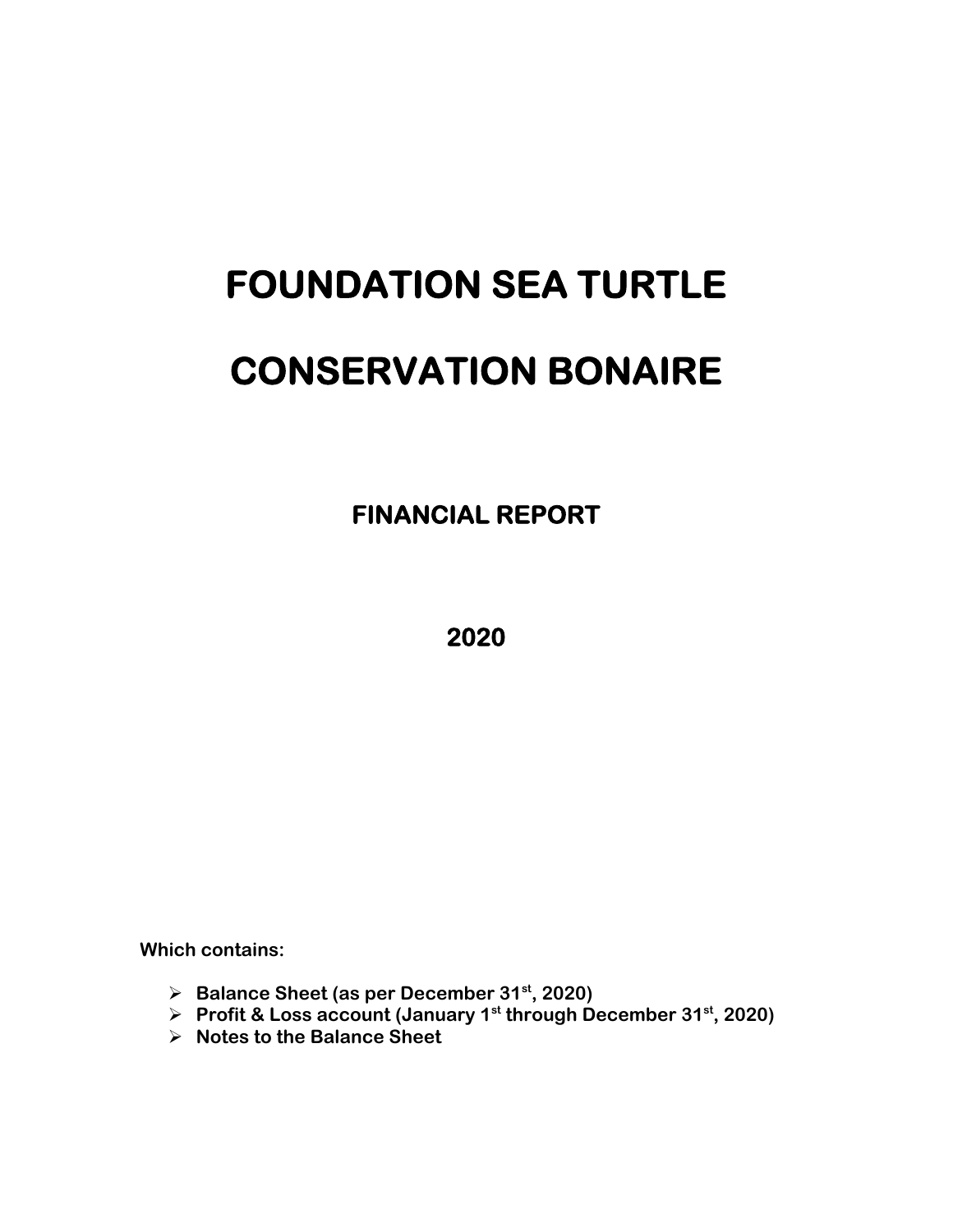## **BALANCE AS PER 31 DECEMBER 2020**

**(ALL AMOUNTS ARE IN USD)**

|                               | <b>ASSETS</b> |             | previous year |            |
|-------------------------------|---------------|-------------|---------------|------------|
|                               |               |             |               |            |
| <b>Fixed Assets</b><br>Assets | 129.087,81    |             | 128.548,81    |            |
| <b>Depreciation Assets</b>    | (49.760, 81)  |             | (37.163, 81)  |            |
|                               |               |             |               |            |
|                               |               | 79.327,00   |               | 91.385,00  |
|                               |               | =========== |               |            |
| <b>Liquid Assets</b>          |               |             |               |            |
| <b>Current Account</b>        | 4.414,67      |             | 3.181,43      |            |
| <b>STCB Savings account</b>   | 72.944,01     |             | 7.213,29      |            |
| <b>STCB Savings account</b>   | 62.998,52     |             | 56.029,36     |            |
| RABO EURO rekening            | 47.244,34     |             | 4.027,69      |            |
|                               |               |             |               |            |
|                               |               | 187.601,54  |               | 70.451,77  |
|                               |               | =========== |               |            |
| <b>Current Assets</b>         |               |             |               |            |
| Prepaid expenses              | 1.448,26      |             | 2.037,05      |            |
| Funds to be received          | 0,00          |             | 0,00          |            |
| Account receivables           | 1.200,00      |             | 1.800,00      |            |
| Guarantees / deposits paid    | 1.001,02      |             | 1.001,02      |            |
|                               |               |             | -----------   |            |
|                               |               | 3.649,28    |               | 4.838,07   |
|                               |               | ==========  |               |            |
| <b>Stock</b>                  |               |             |               |            |
| <b>Stock</b>                  | 23.797,00     |             | 20.678,50     |            |
|                               |               |             |               |            |
|                               |               | 23.797,00   |               | 20.678,50  |
|                               |               | =========== |               |            |
| <b>TOTAL ASSETS</b>           |               | 294.374,82  |               | 187.353,34 |
|                               |               |             |               |            |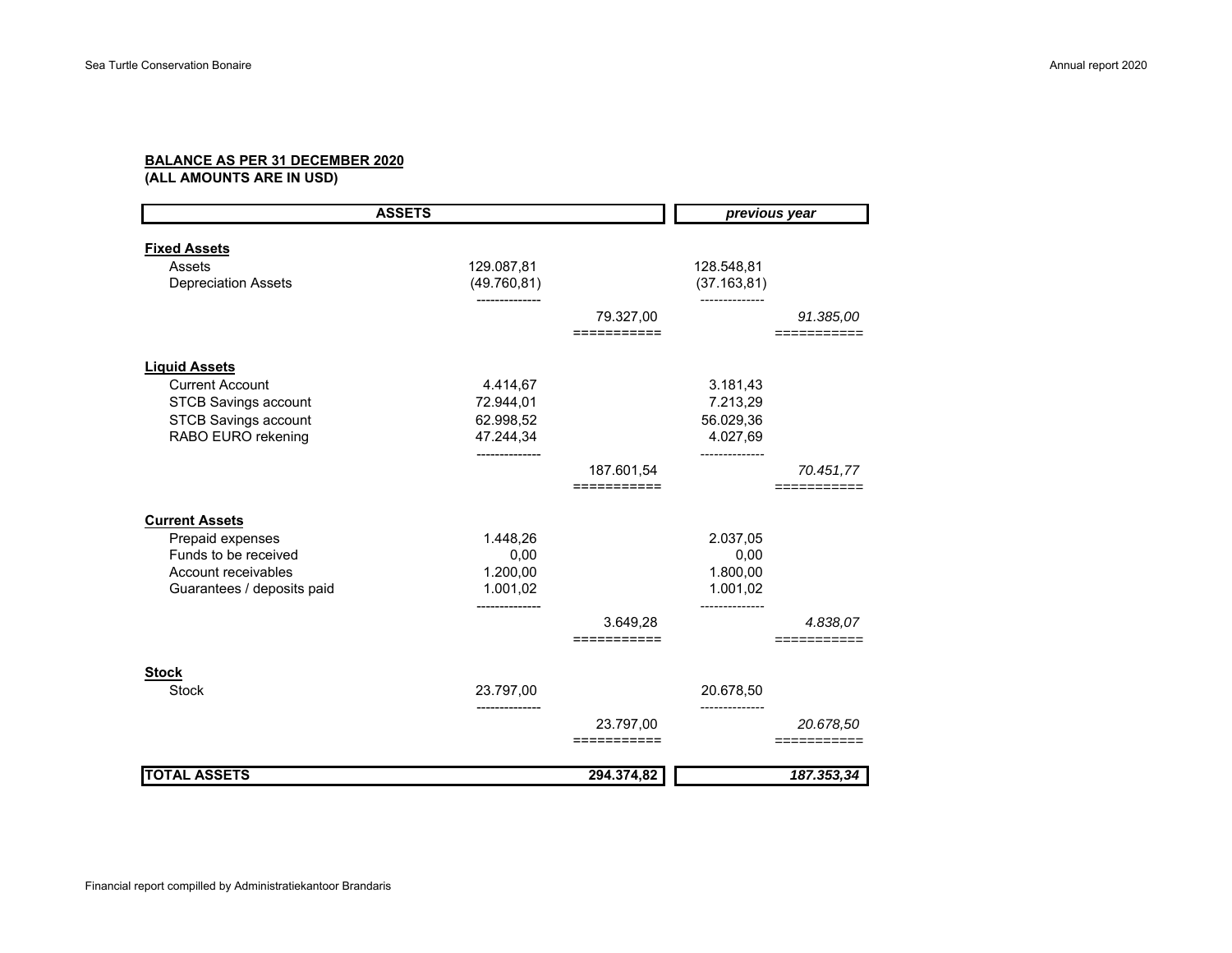| <b>LIABILITIES</b>                                        |                        |                          | previous year           |                         |
|-----------------------------------------------------------|------------------------|--------------------------|-------------------------|-------------------------|
| <b>Equity</b><br>Retained earnings<br>Result current year | 179.959,90<br>9.346,42 |                          | 123.780,07<br>56.179,83 |                         |
|                                                           |                        | 189.306,32<br>:========= |                         | 179.959,90              |
| <b>Taxes &amp; Salaries</b>                               |                        |                          |                         |                         |
| <b>ABB</b>                                                | 381,25                 |                          | 255,00                  |                         |
| Taxes & social securities                                 | 7.302,00               |                          |                         |                         |
| Salaries to be paid                                       |                        |                          |                         |                         |
| Pension provision                                         | 10.000,00              |                          |                         |                         |
|                                                           |                        | 17.683,25                |                         | 255,00                  |
|                                                           |                        | =========                |                         |                         |
| <b>Current liabilities</b>                                |                        |                          |                         |                         |
| Pre-received Grants / Donations                           | 73.651,20              |                          | 5.177,64                |                         |
| Loan (Dierenlot)                                          | 9.511,22               |                          | 0,00                    |                         |
| Accounts payable                                          | 2.947,83               |                          | 595,80                  |                         |
| <b>Accrued Expenses</b>                                   | 1.275,00               |                          | 1.275,00                |                         |
| VISA creditcard                                           | 0,00                   |                          | 90,00                   |                         |
|                                                           |                        | 87.385,25<br>==========  |                         | 7.138,44<br>=========== |
| <b>TOTAL LIABILITIES</b>                                  |                        | 294.374,82               |                         | 187.353,34              |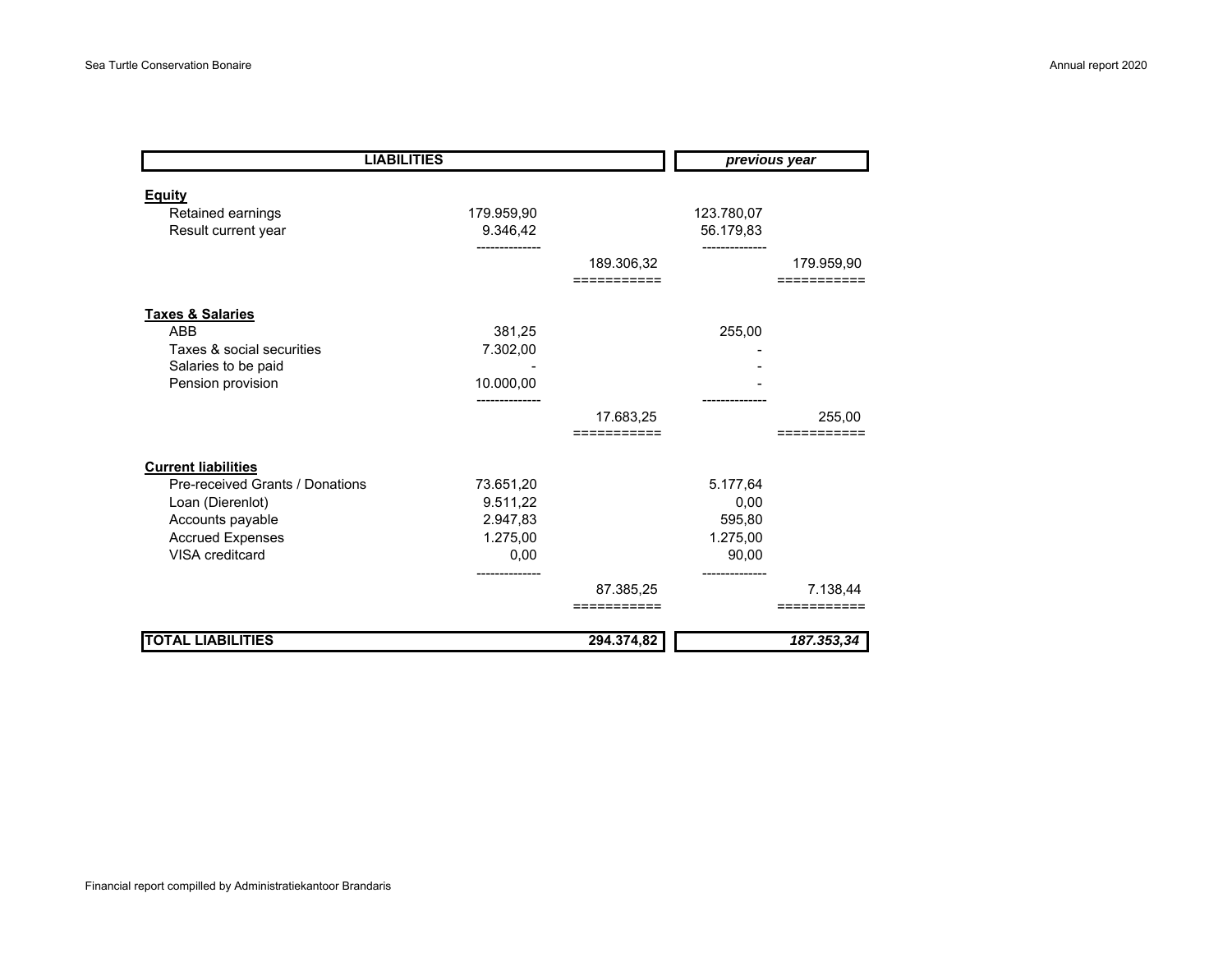### PROFIT- & LOSS ACCOUNT

## FOUNDATION SEA TURTLE CONSERVATION BONAIRE.

## (January 1st - December 31st, 2020) ary is decomposition.<br>(all amounts are in USD)

|                           |                                              |                              | 2020        |                  | 2019           |
|---------------------------|----------------------------------------------|------------------------------|-------------|------------------|----------------|
|                           |                                              | Debit                        | Credit      | Debit            | Credit         |
| Income                    |                                              |                              |             |                  |                |
|                           | Grants                                       |                              | 119.715,22  |                  | 103.317,41     |
|                           | Donations                                    |                              | 17.752,10   |                  | 100.076,84     |
|                           | Sale of STCB Mercandise                      |                              | 16.156,45   |                  | 39.375,10      |
|                           | Other income                                 |                              |             |                  | 3.215,21       |
|                           | Taxable income                               |                              | 19.510,44   |                  | 37.231,81      |
|                           | Cost of Goods Sold                           | 1.830,72                     |             | 24.112,02        |                |
|                           |                                              |                              | ----------- |                  | -------------- |
|                           | <b>Total Income</b>                          |                              | 171.303,49  |                  | 259.104,35     |
| <b>Personnel expenses</b> |                                              |                              |             |                  |                |
|                           | Gross wages / salaries                       | 96.667,10                    |             | 97.228,29        |                |
|                           | Social securities                            | 13.254,99                    |             | 11.402,06        |                |
|                           | ZVK - reimbursement AO                       | (6.845, 65)                  |             |                  |                |
|                           | ZVK - COVID-19 relief package                | (32.749, 27)                 |             |                  |                |
|                           | Pension premiums employers part              | 10.000,00                    |             |                  |                |
|                           | Staff and volunteer expenses                 | 1.692,10                     |             | 5.326,23         |                |
|                           | Training & Collaboration                     |                              |             | 300,00           |                |
|                           |                                              | ---------------              |             | ---------------- |                |
|                           | Total personnel expenses                     | 82.019,27                    |             | 114.256,58       |                |
| <b>General Expenses</b>   |                                              |                              |             |                  |                |
|                           | <b>Office Supplies</b>                       | 881,11                       |             | 873,76           |                |
|                           | Telecommunication                            | 1.909,56                     |             | 2.436,91         |                |
|                           | <b>Accounting Expenses</b>                   | 4.255,96                     |             | 6.034,67         |                |
|                           |                                              |                              |             |                  |                |
|                           | Other professional services                  | 7.127,85                     |             | 522,28           |                |
|                           | Dues and subscriptions                       | 120,00                       |             | 2.028,71         |                |
|                           | Bank charges                                 | 523,73                       |             | 599,40           |                |
|                           | Foreign currency exchange                    | 336,73                       |             |                  |                |
|                           | Travel & lodging                             | 1.935,24                     |             | 1.380,84         |                |
|                           | <b>Miscellaneous</b>                         |                              |             | 437,00           |                |
|                           | Promotion                                    | 428,44                       |             | 683,17           |                |
|                           | Argos satellite tracking time & transmitters |                              |             | 107,20           |                |
|                           | Field work expenses<br>Special projects:     | 3.030,20                     |             | 4.371,61         |                |
|                           | Natuurgelden project                         |                              |             |                  |                |
|                           | Adopt a nest                                 | 5,40                         |             |                  |                |
|                           | <b>Bon Doet</b>                              |                              |             |                  |                |
|                           | Auction                                      |                              |             |                  |                |
|                           | <b>SBMP</b><br><b>Research Consultation</b>  | 12.189,16                    |             | 12.010,00        |                |
|                           | <b>Total General Expenses</b>                | _______________<br>32.743,38 |             | 31.485,55        |                |
|                           |                                              |                              |             |                  |                |
| <b>Housing Expenses</b>   |                                              |                              |             |                  |                |
|                           | Rent                                         | 9.000,00                     |             | 9.000,00         |                |
|                           | <b>Utilities</b>                             | 1.829,88                     |             | 2.588,98         |                |
|                           | Repair & Maintenance                         | 385,09                       |             | 1.154,75         |                |
|                           | Security                                     | 710,64                       |             | 1.248,59         |                |
|                           | Janitorial                                   | 454,74                       |             |                  |                |
|                           | <b>Total Housing Expenses</b>                | 12.380,35                    |             | 13.992,32        |                |
|                           |                                              |                              |             |                  |                |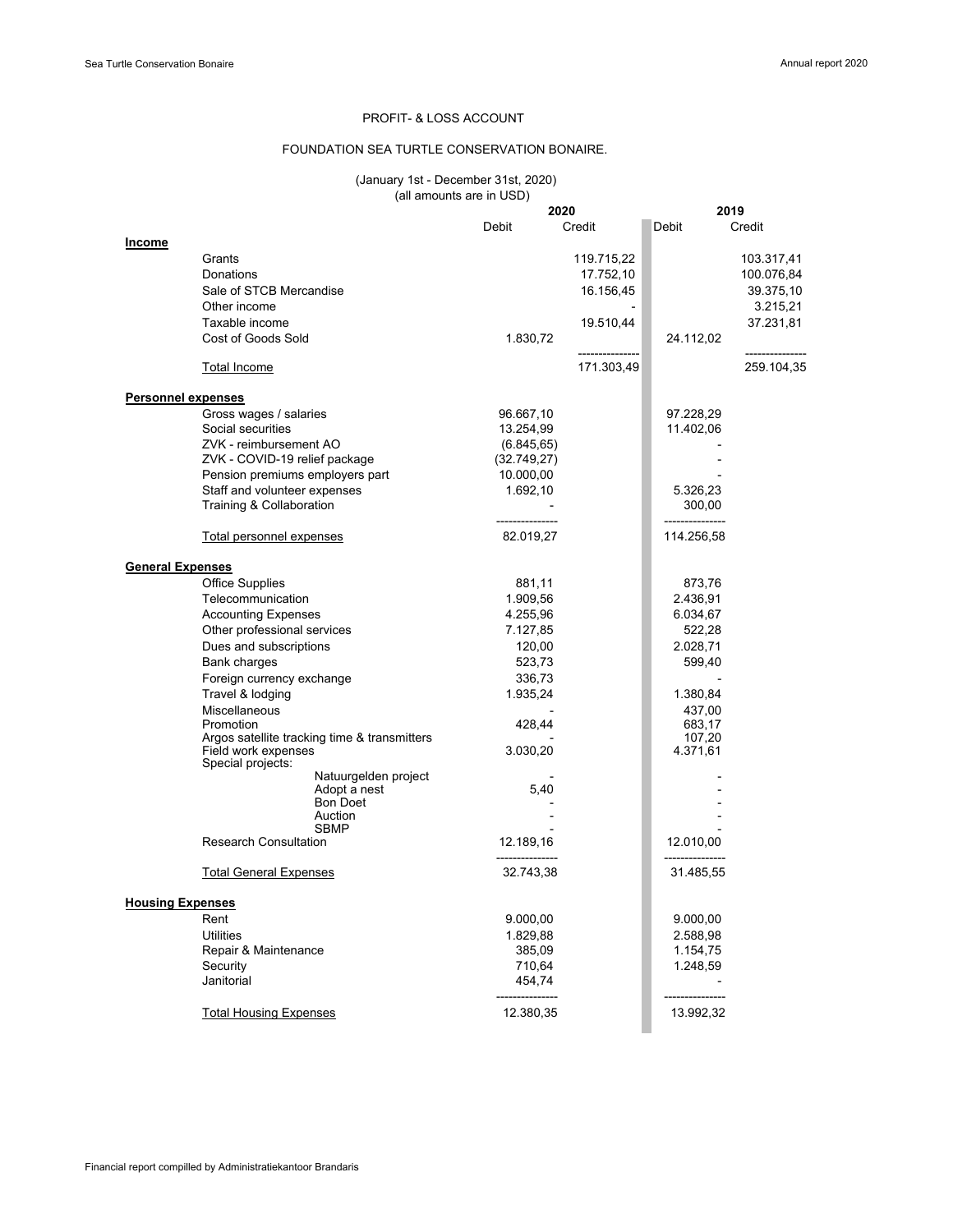## PROFIT- & LOSS ACCOUNT

| <b>Car &amp; Boat Expenses</b> |            |            |            |            |
|--------------------------------|------------|------------|------------|------------|
| Gasoline                       | 7.330,26   |            | 8.192,47   |            |
| Repair & Maintenance           | 7.706,51   |            | 11.093,53  |            |
| Dockage boat                   | 3.929,22   |            | 6.237,10   |            |
| License Plate Tax              | 594,54     |            | 398,40     |            |
| Insurance                      | 2.710,29   |            | 3.150,60   |            |
| Total Car & Boat Expenses      | 22.270,82  |            | 29.072,10  |            |
| <b>Depreciation Expenses</b>   |            |            |            |            |
| Depreciation                   | 12.597,00  |            | 14.160,00  |            |
| Result sale of assets          |            |            |            |            |
|                                |            |            |            |            |
| <b>Total Depreciation</b>      | 12.597,00  |            | 14.160,00  |            |
| Other Income / Expense         |            |            |            |            |
| Interest received              |            | 53,75      |            | 42,03      |
|                                |            |            |            |            |
| Total Other Income / Expense   | (53, 75)   |            | (42,03)    |            |
|                                |            |            |            |            |
| Result this year (profit)      | 9.346,42   |            | 56.179,83  |            |
|                                |            |            |            |            |
|                                |            |            |            |            |
|                                | 171.303,49 | 171.303,49 | 259.104.35 | 259.104.35 |
|                                | =========  | =========  | =========  | =========  |